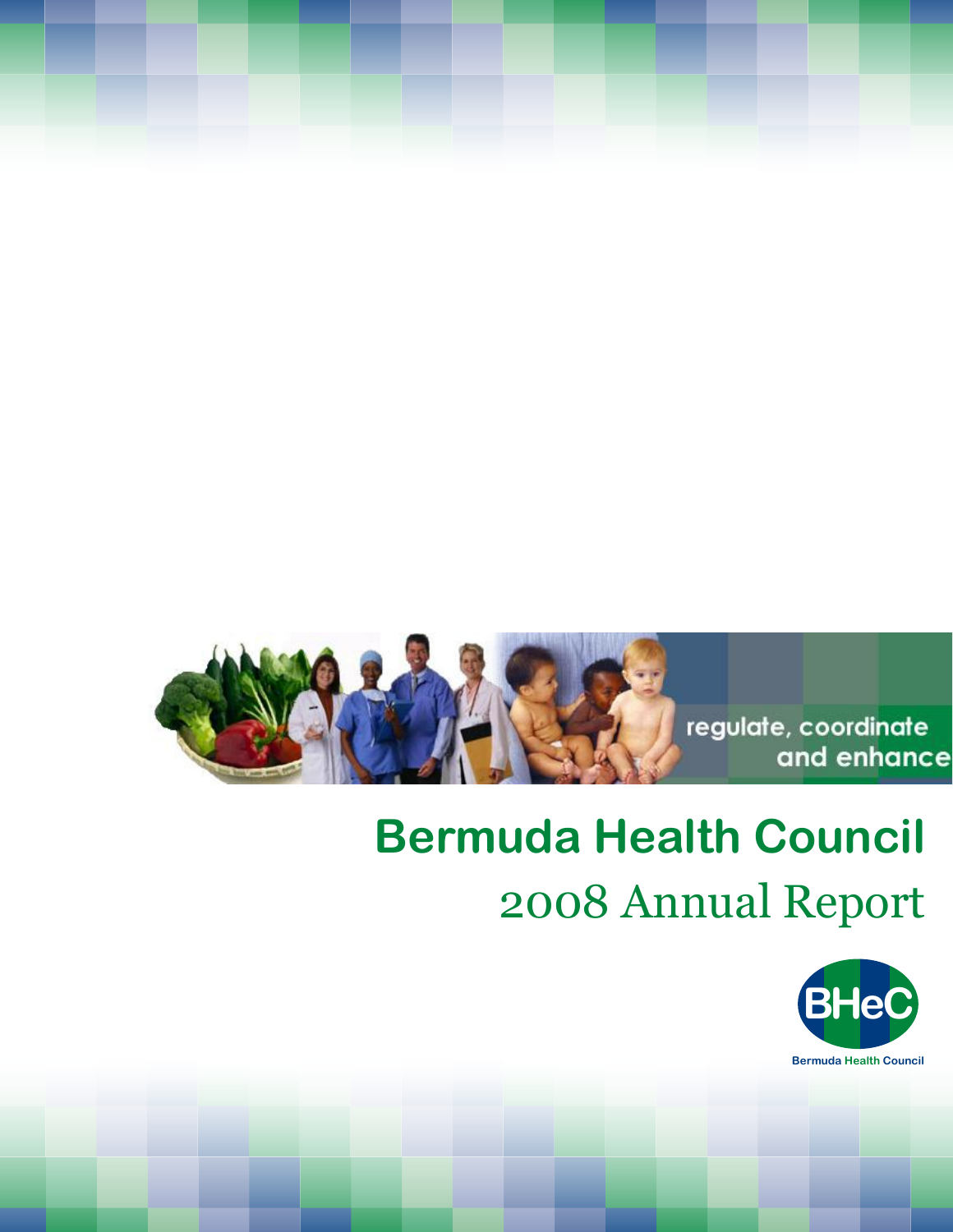

**Bermuda Health Council**

Sterling House | 3rd F 16 Wesley St. Hamilton HM11

P.O. Box HM 3381 Hamilton HM PX

T. 441.292.6420 F. 441.292.8067 E. bdahealthcouncil@gov.bm

February 11, 2009

The Honourable B.A. Nelson Bascome, JP, MP Minister of Health and Family Services Ministry of Health and Family Services Continental Building 25 Church Street Hamilton HM 12

Dear Honourable Minister Bascome,

## **Re: Report of annual activity for the period 1st April 2007 to 31st March 2008**

In the world of annual reports, the word 'challenging' can be seen as a euphemism to cushion the road that leads to this second annual report for the fiscal year 1st April 2007 to 31st March 2008.

The Bermuda Health Council set some challenging goals with a small working staff. The Health Council members working with the Collaboration Committee, the Health Insurance Committee, and other stakeholder groups were enthused to continue the process of delivering the mandate of the Bermuda Health Council.

It is with pleasure that this letter is being submitted on behalf of the Bermuda Health Council during the period that I sat as a Health Council member.

## **1. Reports**

During this fiscal year the Health Council produced two major reports and commissioned one to meet its strategic direction and mandated functions including:

- The Regulation of Health Professionals in Bermuda
- The Process of Regulating Health Service in Providers in Bermuda
- 2007 Actuarial Review of the Health Insurance Plan (commissioned)

## **2. Collaboration Committee**

The Collaboration Committee comprised healthcare stakeholders including pharmacy owners, allied health professionals, physicians, insurers, non-regulated professionals, pharmacists, nurses, non-governmental organizations, Bermuda Public Services Union, Bermuda Hospitals Board, and Bermuda Employers Council.

The major focus of the Collaboration Committee was to initiate a review of generic and brand drugs to identify utilization patterns with the purpose of reducing costs. The information gleaned from their research has become a component of the Council's future strategic goals regarding methodologies to influence the cost of drugs in Bermuda.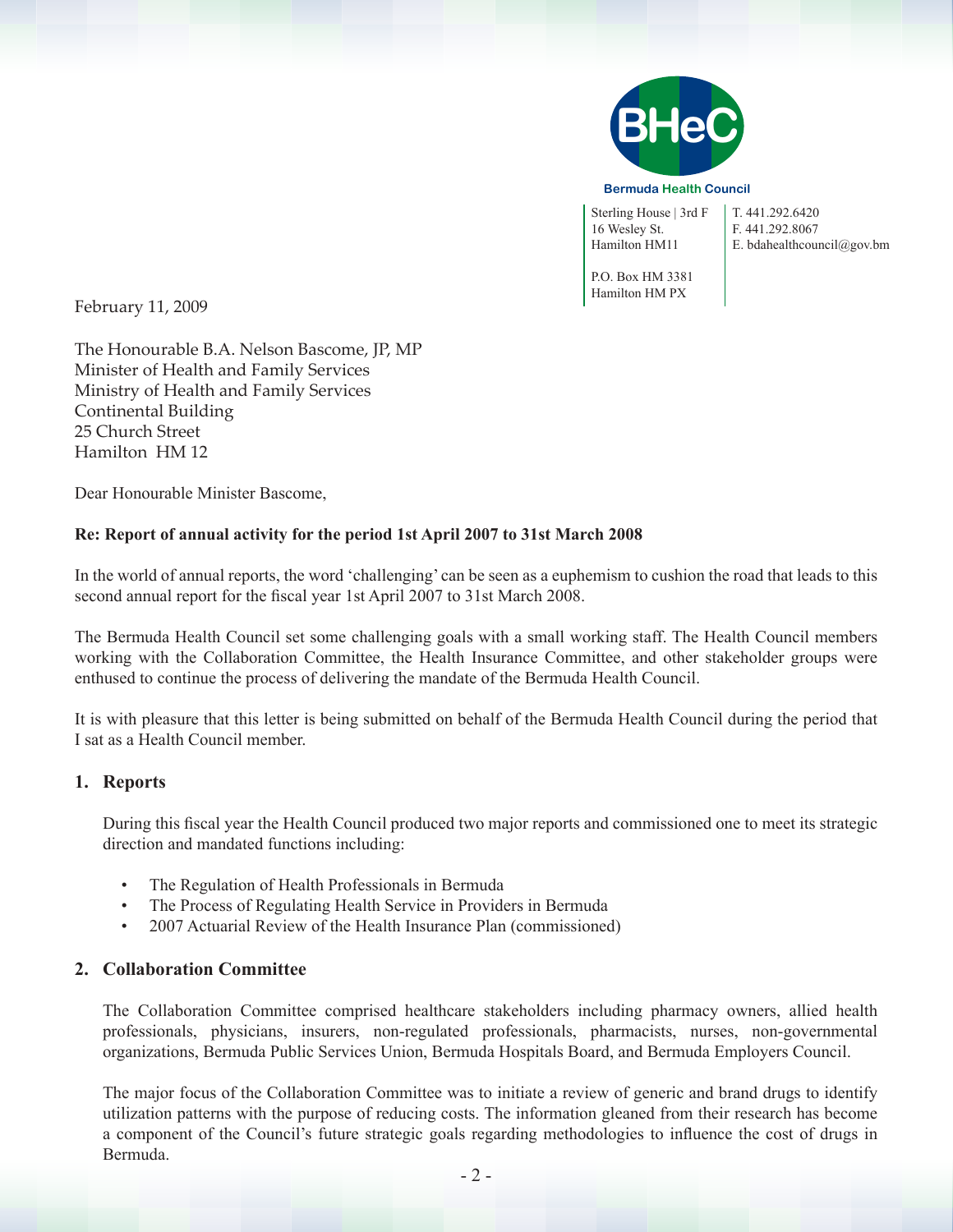#### **3. Annual Processes**

The Health Council facilitated the licensing of six health insurers and two approved schemes in accordance with the Bermuda Health Council Act 2004 Section 5 (e). In addition, it considered proposals submitted by health entities for benefit coverage under the Standard Hospital Benefit. The Health Insurance Committee (HIC) reviewed 64 healthcare proposals and submitted approved recommendations to the Minister of Health. These included recommendations related to:

- a) Standard Premium Rates
- b) Premium rates for tiers in the Health Insurance Plan (HIP)

#### **4. Regulations**

The Health Council embarked on the awesome task of collaborating with stakeholders that included 13 statutory bodies and 18 professional associations to develop and recommend to the Minister of Health methodologies to improve the quality of service, standards for professional practice, consistency of approaches to licensing regimes and commissioned research on regulations for healthcare businesses in Bermuda.

#### **5. Partnerships**

The Health Council partnered with the Bermuda Diabetes Association to increase public awareness about diabetes, sponsored the 100 Day Challenge and participated in Health Week 2007: 'Mind, Body and Soul' on Fresh TV.

#### **6. CEO Public Appearances**

The CEO represented the Council by accepting speaking engagements at events held by the Department of National Drug Control and the Centre for Alcohol and Drug Abuse (CADA).

#### **7. Recognition**

In 2007 the Health Council's website was awarded the 2007 e-Government Award for [Web] Community of the Year.

In closing, the Health Council is optimistic about the future direction of the Council because of our rare opportunity to work with a wide range of Bermuda's stakeholders. The Council will cultivate, with a passion, our ability to network, coordinate, cooperate and collaborate with groups of talented people.

We have the opportunity to do 'amazing, challenging' tasks with an attitude that promotes delivering the best health systems for Bermuda and her residents.

Finally, I take this opportunity to thank all of the Council members who served in 2007, the Collaboration Committee and the staff of the Bermuda Health Council.

Respectfully submitted,

Linda A Merritt, JP, HIA, ACS Chairman Bermuda Health Council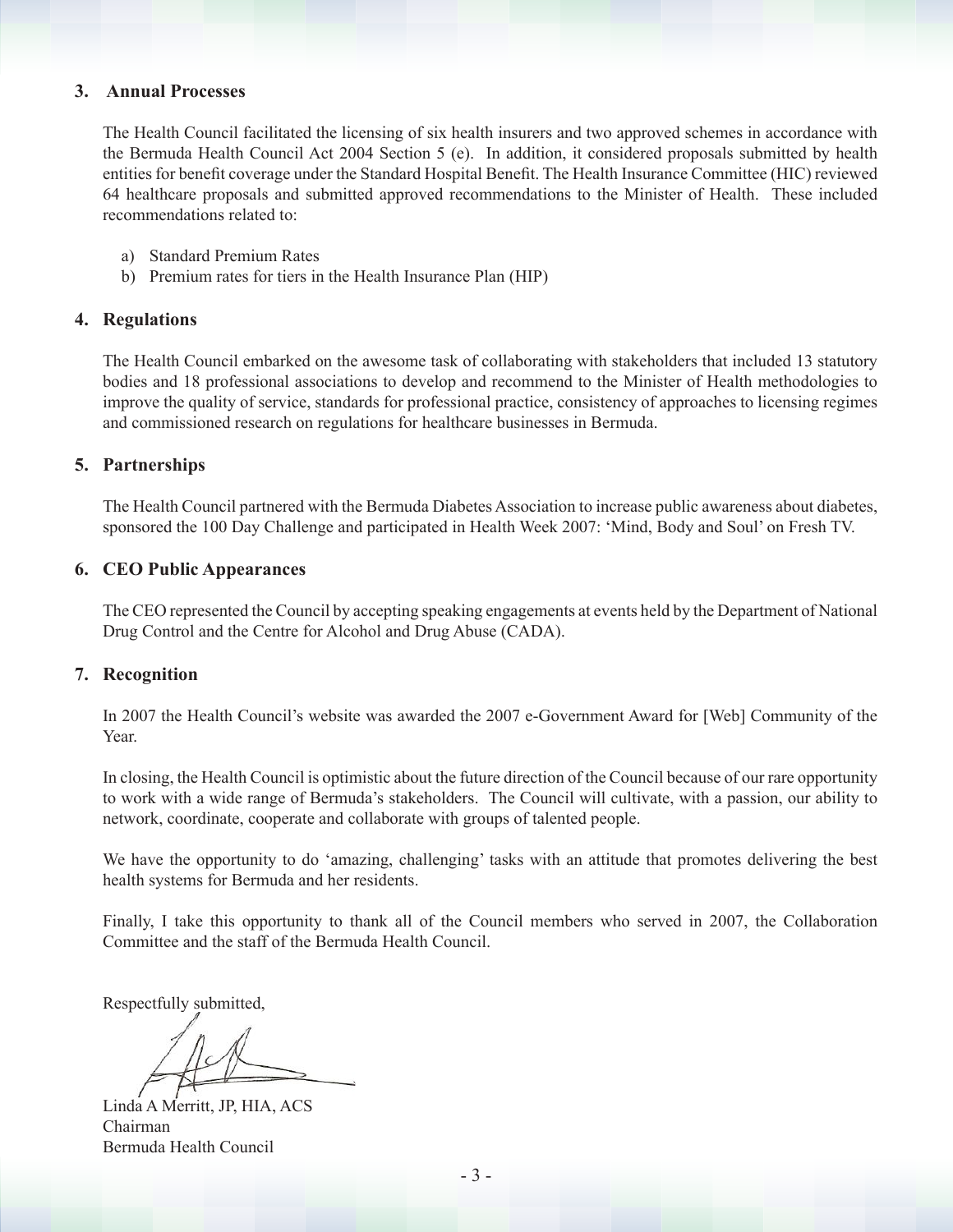# Financial Statements



# **Office of the Auditor General**

Victoria Hall 11 Victoria Street Hamilton HM 11, Bermuda

Tel:  $(441)$  296-3148 Fax: (441) 295-3849 Email: auditbda@gov.bm Website: www.oagbermuda.gov.bm

#### **AUDITOR'S REPORT**

To the Minister of Health

I have audited the statement of financial position of the Bermuda Health Council (the "Council") as at March 31, 2008 and the statements of operations, changes in net assets, and cash flows for the year ended. These financial statements are the responsibility of the Council's management. My responsibility is to express an opinion on these financial statements based on my audit.

I conducted my audit in accordance with auditing standards generally accepted in Bermuda and Canada. Those standards require that I plan and perform an audit to obtain reasonable assurance about whether the financial statements are free of material misstatement. An audit includes examining, on a test basis, evidence supporting the amounts and disclosures in the financial statements. An audit also includes assessing the accounting principles used and significant estimates made by management, as well as evaluating the overall financial statement presentation.

In my opinion, these financial statements present fairly, in all material respects, the financial position of the Council as at March 31, 2008, and the results of its operations and its cash flows for the year ended March 31, 2008 in accordance with accounting principles generally accepted in Bermuda and Canada.

Larry T. Dennis, C.A. **Auditor General** 

Hamilton, Bermuda July 4, 2008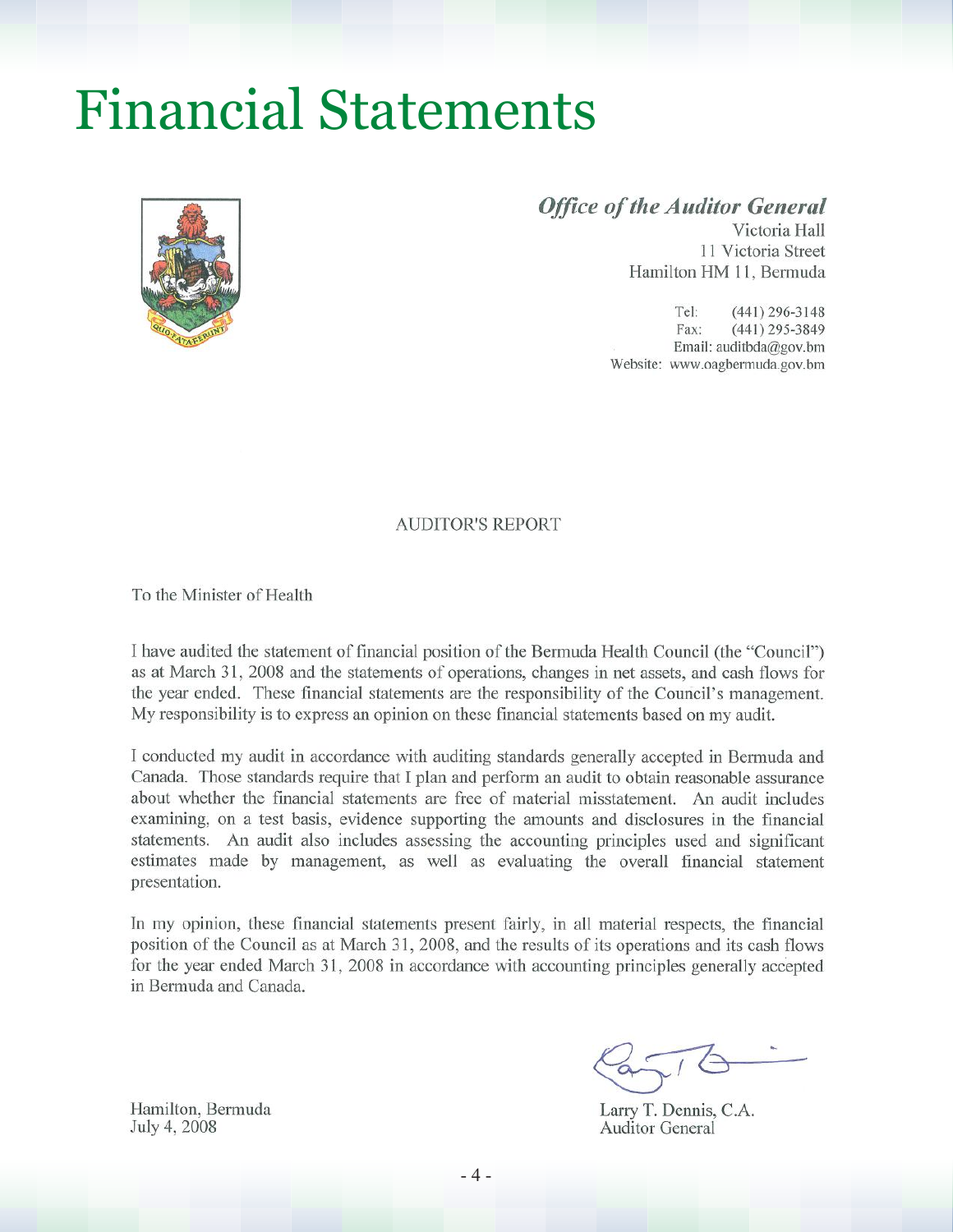# **BERMUDA HEALTH COUNCIL STATEMENT OF FINANCIAL POSITION MARCH 31, 2008**

|                                                        | 2008<br>\$ | 2007<br>$\boldsymbol{\mathsf{S}}$ |
|--------------------------------------------------------|------------|-----------------------------------|
| <b>ASSETS</b>                                          |            |                                   |
| <b>CURRENT ASSETS</b>                                  |            |                                   |
| Cash and cash equivalents (note 2 (a))                 | 1,742,722  | 1,391,667                         |
| Prepaid expenses                                       | 2,021      | 2,050                             |
| Other assets                                           | 47,537     | 43,786                            |
|                                                        | 1,792,280  | 1,437,503                         |
| CAPITAL ASSETS (note 4)                                | 89,954     | 64,757                            |
|                                                        | 1,882,234  | 1,502,260                         |
| <b>LIABILITIES AND NET ASSETS</b>                      |            |                                   |
| <b>CURRENT LIABILITIES</b>                             |            |                                   |
| Accounts payable and accrued liabilities (note 6)      | 131,927    | 47,398                            |
| Due to the Government of Bermuda (note 6)              |            | 10,344                            |
| Due to the Department of Social Insurance (note 6)     | 21,302     | 35,663                            |
|                                                        | 153,229    | 93,405                            |
| DEFERRED CAPITAL CONTRIBUTIONS (note 5)                | 89,954     | 64,757                            |
|                                                        | 243,183    | 158,162                           |
| <b>NET ASSETS</b>                                      |            |                                   |
| Net assets invested in capital assets                  | 89,954     | 64,757                            |
| Restricted for Department of Social Insurance (note 6) | 21,302     | 35,663                            |
| Unrestricted net assets                                | 1,527,795  | 1,243,678                         |
|                                                        | 1,639,051  | 1,344,098                         |
|                                                        | 1,882,234  | 1,502,260                         |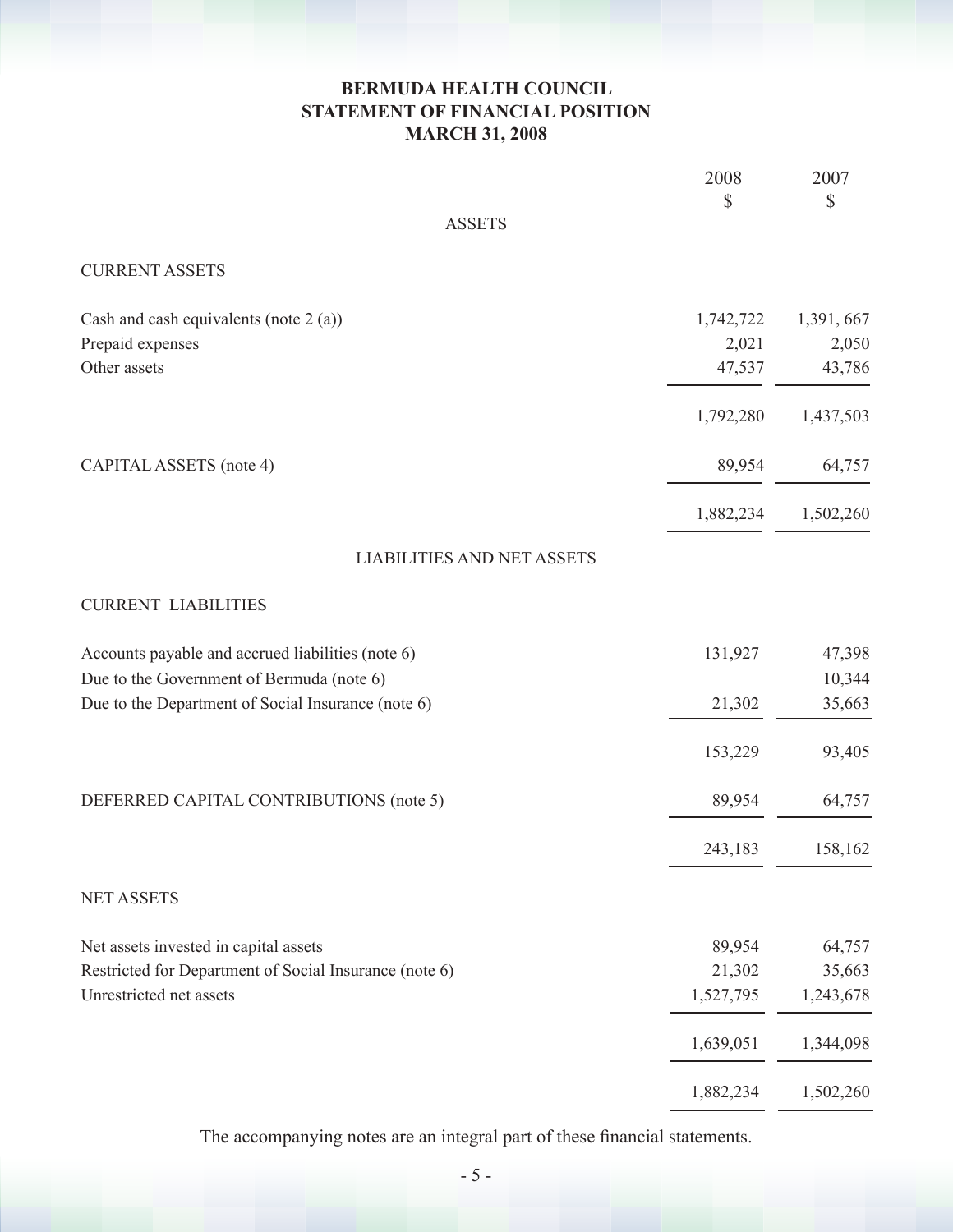# **BERMUDA HEALTH COUNCIL STATEMENT OF OPERATIONS FOR THE YEAR ENDED MARCH 31, 2008**

|                                                | 2008      | Period from<br>July 20, 2005<br>(Commencement<br>of Operations)<br>to March 31<br>2007 |
|------------------------------------------------|-----------|----------------------------------------------------------------------------------------|
|                                                |           |                                                                                        |
|                                                | \$        | $\mathbb{S}$                                                                           |
| <b>REVENUES</b>                                |           |                                                                                        |
| Government of Bermuda Grant (note 6)           | 1,245,609 | 2,157,127                                                                              |
| Amortization of deferred capital contributions | 40,394    | 28,940                                                                                 |
| Donated services (note 6)                      | 39,000    | 70,642                                                                                 |
| Interest                                       | 31,068    | 6,532                                                                                  |
|                                                | 1,356,071 | 2,263,241                                                                              |
| <b>EXPENSES</b>                                |           |                                                                                        |
| Salaries and employee benefits                 | 593,558   | 234,955                                                                                |
| Rental expenses                                | 200,209   | 198,121                                                                                |
| Legal and professional fees                    | 51,057    | 315,396                                                                                |
| Board member fees (note 6)                     | 42,150    | 22,825                                                                                 |
| Amortization of capital assets (note 4)        | 40,394    | 28,940                                                                                 |
| Repairs and maintenance                        | 22,842    | 14,206                                                                                 |
| Office supplies                                | 22,787    | 24,897                                                                                 |
| Telecommunications                             | 14,815    | 10,053                                                                                 |
| Marketing                                      | 13,504    | 4,077                                                                                  |
| Electricity                                    | 11,385    | 12,309                                                                                 |
| Conferences and meetings                       | 10,264    | 14,396                                                                                 |
| Training and workshops                         | 6,892     | 26,036                                                                                 |
| Miscellaneous                                  | 31,261    | 12,932                                                                                 |
|                                                | 1,061,118 | 919,143                                                                                |
| <b>EXCESS OF REVENUES OVER EXPENSES</b>        | 294,953   | 1,344,098                                                                              |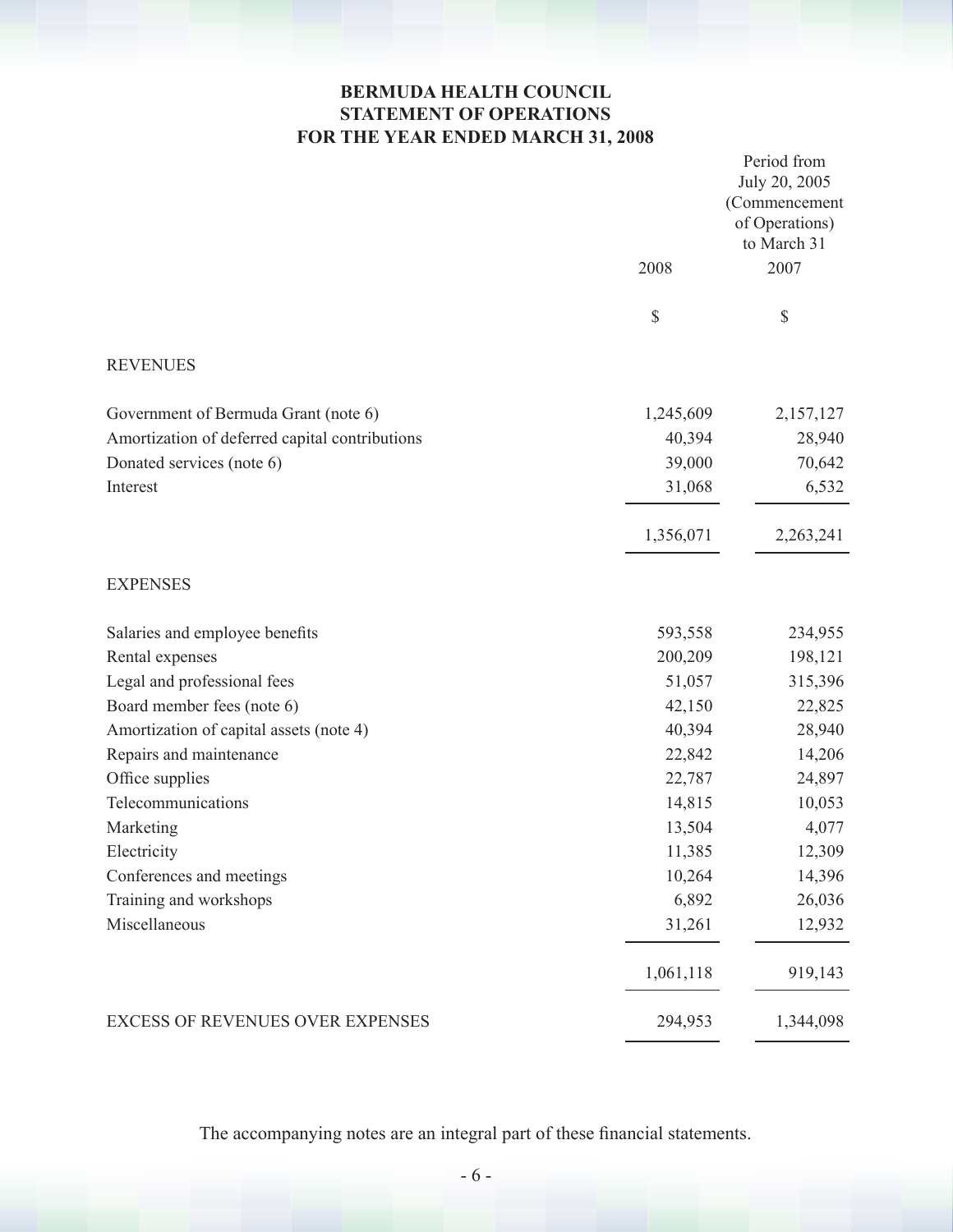# **BERMUDA HEALTH COUNCIL STATEMENT OF CHANGES IN NET ASSETS FOR THE YEAR ENED MARCH 31, 2008**

Period from July 20, 2005 (Commencement of Operations) to March 31

|                                                                      |                                                                                                       |          | 2008                       |           | 2007      |
|----------------------------------------------------------------------|-------------------------------------------------------------------------------------------------------|----------|----------------------------|-----------|-----------|
|                                                                      | Restricted for<br>Department<br>Net assets<br>of Social<br>invested in<br>capital assets<br>Insurance |          | Unrestricted<br>net assets | Total     |           |
|                                                                      | \$                                                                                                    | \$       | \$                         | \$        | \$        |
| <b>BALANCE, BEGINNING OF YEAR</b>                                    | 64,757                                                                                                | 35,663   | 1,243,678                  | 1,344,098 |           |
| Expenses on behalf of the Department<br>of Social Insurance (note 6) |                                                                                                       | (14,361) | 14,361                     |           |           |
| Investment in capital assets                                         | 65,591                                                                                                |          | (65,591)                   | ۰         |           |
| (Deficiency) excess of revenues over<br>expenses                     | (40, 394)                                                                                             |          | 335,347                    | 294,953   | 1,344,098 |
| <b>BALANCE, END OF YEAR</b>                                          | 89,954                                                                                                | 21,302   | 1,527,795                  | 1,639,051 | 1,344,098 |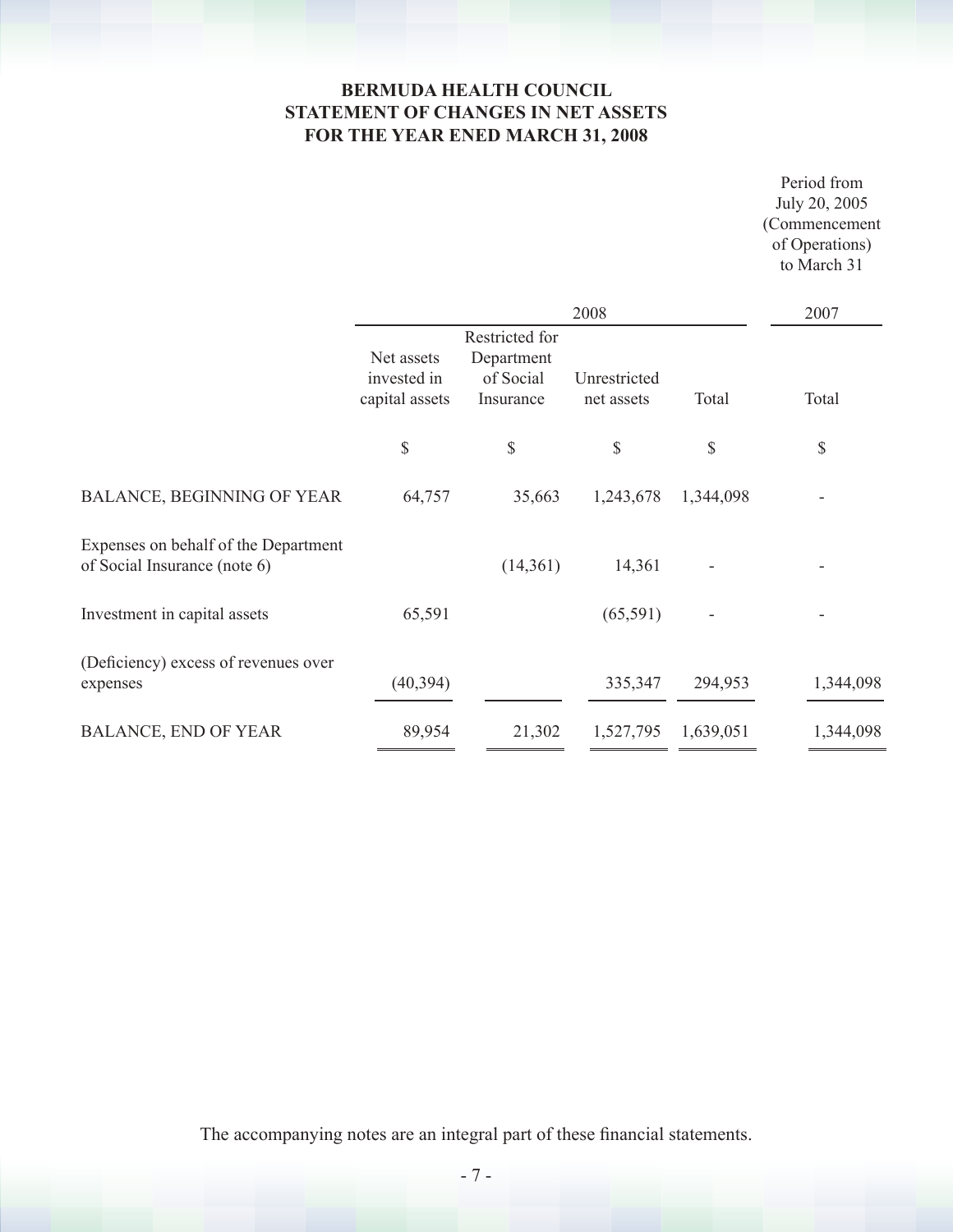# **BERMUDA HEALTH COUNCIL STATEMENT OF CASH FLOWS MARCH 31, 2008**

|                                                 |           | Period from<br>July 20, 2005<br>(Commencement<br>of Operations) to<br>March 31 |
|-------------------------------------------------|-----------|--------------------------------------------------------------------------------|
|                                                 | 2008      | 2007                                                                           |
|                                                 | \$        | \$                                                                             |
| CASH FLOWS FROM OPERATING ACTIVITIES            |           |                                                                                |
| Excess of revenues over expenses                | 294,953   | 1,344,098                                                                      |
| Amortization of capital assets                  | 40,394    | 28,940                                                                         |
| Amortization of deferred capital contributions  | 40,394    | (28,940)                                                                       |
| Changes in non-cash working capital:            |           |                                                                                |
| Prepaid expenses                                | 29        | (2,050)                                                                        |
| Other assets                                    | (3,751)   | (43,786)                                                                       |
| Accounts payable and accrued liabilities        | 84,529    | 47,398                                                                         |
| Due to the Government of Bermuda                | (10, 344) | 10,344                                                                         |
| Due to the Department of Social Insurance       | (14,361)  | 35,663                                                                         |
| Net cash generated through operating activities | 351,055   | 1,391,667                                                                      |
| CASH FLOWS FROM INVESTING ACTIVITIES            |           |                                                                                |
| Purchase of capital assets                      | (65,591)  | (93, 697)                                                                      |
| Net cash used in investing activities           | (65,591)  | (93, 697)                                                                      |
| CASH FLOWS FROM FINANCING ACTIVITIES            |           |                                                                                |
| Capital grant                                   |           | 50,000                                                                         |
| Contributions used for capital assets           | 65,591    | 43,697                                                                         |
| Net cash generated through financing activities | 65,591    | 93,697                                                                         |
| Net increase in cash and cash equivalents       | 351,055   | 1,391,667                                                                      |
| CASH AND CASH EQUIVALENTS, BEGINNING OF YEAR    | 1,391,667 |                                                                                |
| CASH AND CASH EQUIVALENTS, END OF YEAR          | 1,742,722 | 1,391,667                                                                      |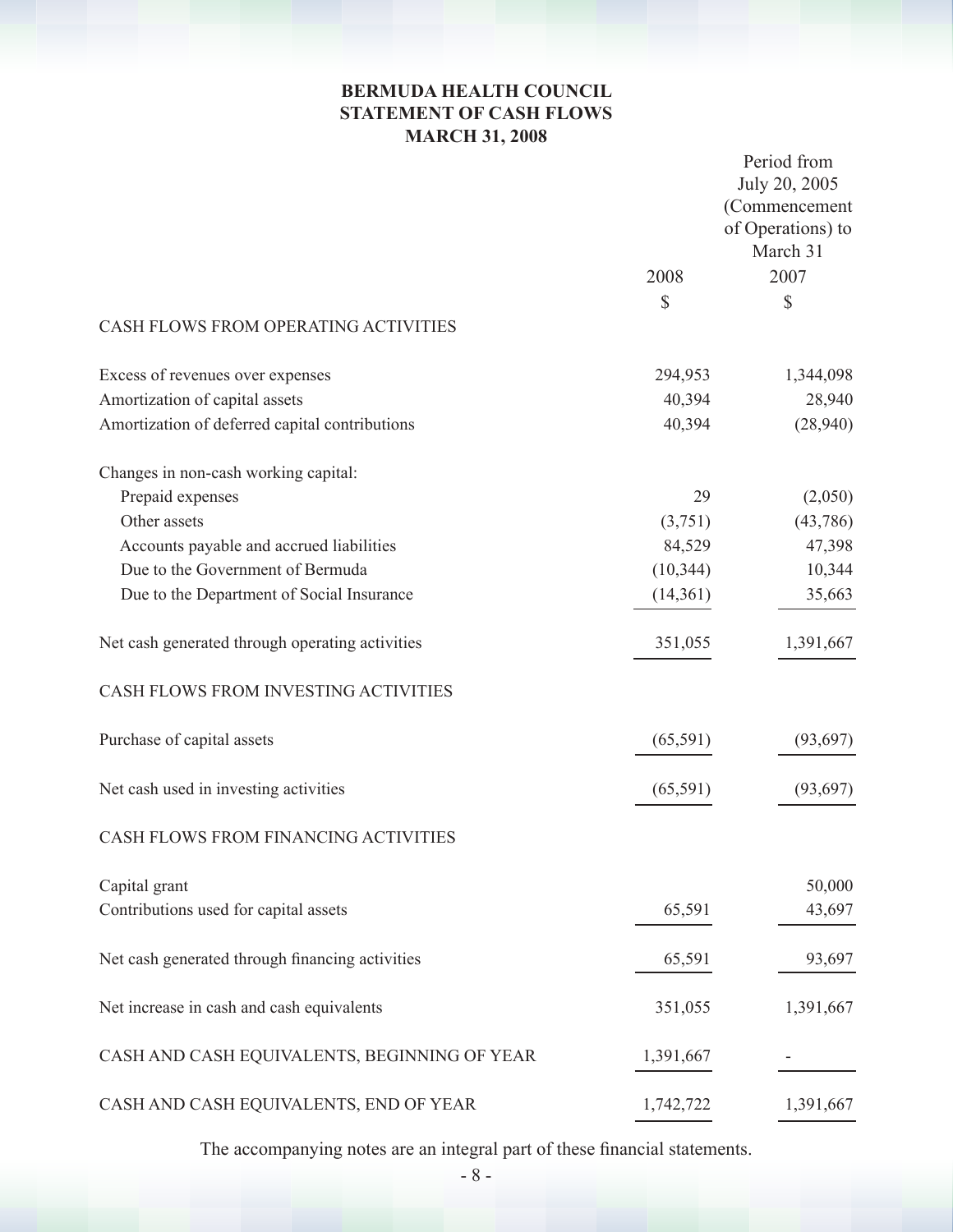## 1. AUTHORITY

The Bermuda Health Council (the "Council") was established under the Bermuda Health Council Act, 2004, which gained assent on July 20, 2004. The primary functions of the Council are to regulate, coordinate and enhance the delivery of health services in Bermuda. The Ministry of Health commenced operations on behalf of the Council on July 20, 2005. The official commencement date of the Council was January 1, 2006.

## 2. SIGNIFICANT ACCOUNTING POLICIES

The financial statements have been prepared in accordance with accounting principles generally accepted in Bermuda and Canada. For financial reporting purposes, the Council is classified as a government not-for-profit organization and has adopted accounting policies appropriate for this classification. The preparation of financial statements in conformity with generally accepted accounting principles requires management to make estimates and assumptions that affect the reported amounts of assets and liabilities and disclosure of contingent assets and liabilities at the date of the financial statements and the reported amounts of revenues and expenses during the year. Actual results could differ from these estimates. The following are the significant accounting policies adopted by the Council:

a) Cash and cash equivalents

For the purposes of the statement of cash flows, the Council considers all time deposits with an original maturity of less than 3 months as equivalent to cash. All of cash and cash equivalents are held by one bank in Bermuda at March 31, 2008.

b) Revenue recognition

The Council's revenue is recognized on the accrual basis when it is probable that the economic benefits will flow to the Council and the revenue can be reliably measured.

The Council follows the deferral method of accounting for contributions, which includes government grants.

Operating grants received for use in the day-to-day operations of the Council are recognized as revenue on the statement of operations in the year to which they relate.

Contributions used for the purposes of purchasing capital assets are deferred and recognized as revenue on the same basis as the amortization of the related capital assets.

Interest income is recognized on the accrual basis.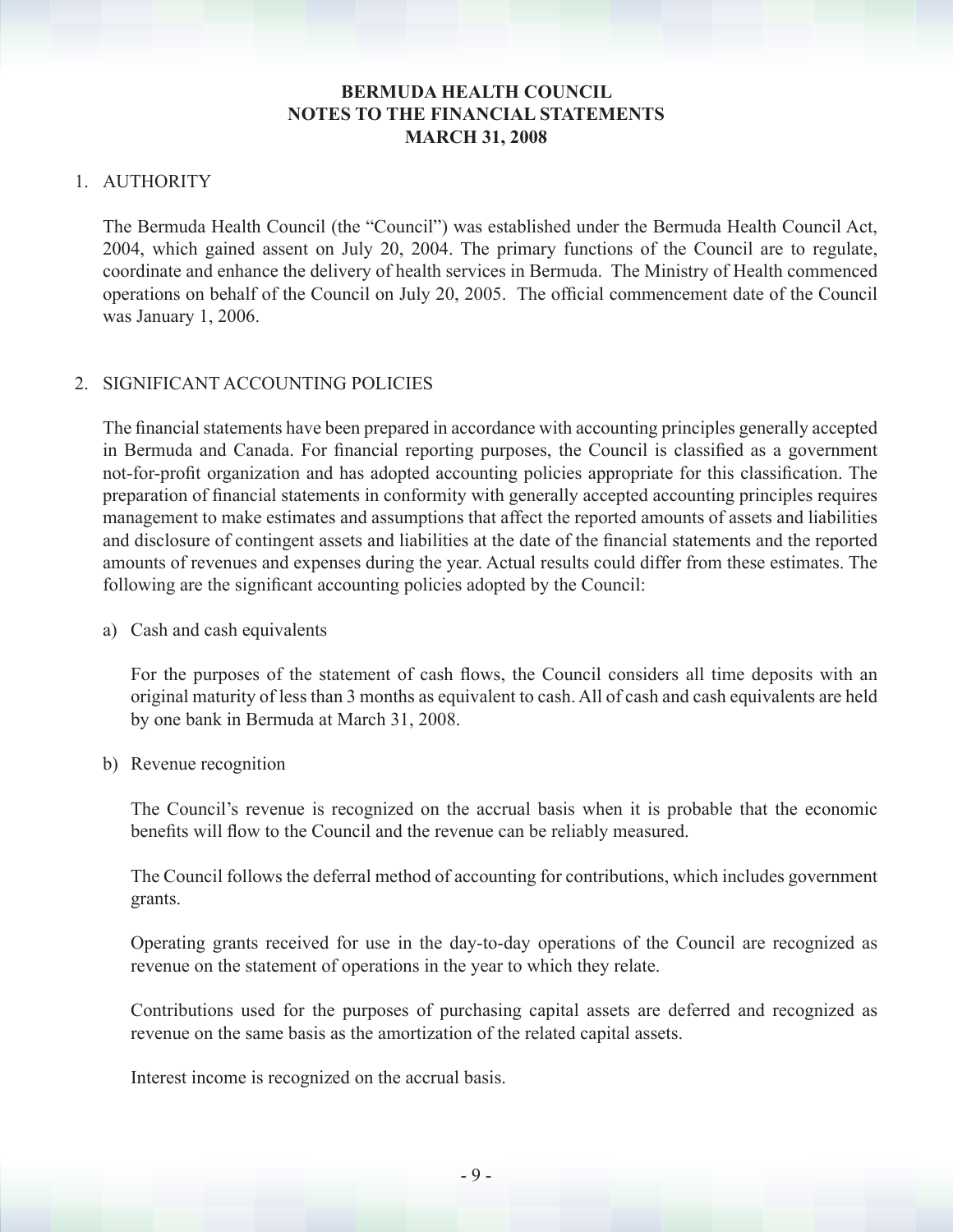# **2.** SIGNIFICANT ACCOUNTING POLICIES (continued)

#### c) Specific grants

Grants received by the Council for purposes other than for capital or operating expenditures, are recognized on the balance sheet as a liability, and reduced when the Council has carried out the activities related to the grant.

d) Capital assets and amortization

Capital assets are stated at cost less accumulated amortization. Amortization is calculated on a straightline basis at rates estimated to write off the assets over their estimated useful lives as follows:

| Leasehold improvements                    | - lesser of 10 years or term of lease |
|-------------------------------------------|---------------------------------------|
| Furniture and fixtures                    | $-5$ years                            |
| Computer and telecommunications equipment | $-3$ years                            |

Capital assets are reviewed for impairment whenever events or changes in circumstances indicate that the carrying amount of an asset may not be recoverable. Recoverability of assets to be held and used is measured by a comparison of the carrying amount of an asset to estimated undiscounted future cash flows expected to be generated by the asset. If the carrying amount of an asset exceeds its estimated future cash flows, an impairment charge is recognized.

e) Donated services

For donated services where, in the opinion of the Council, an estimate of the fair value of such services can be made, the Council records a value based on the costs associated with obtaining the equivalent service on the open market. The amount is included within expenses and a corresponding amount included is in revenue as donated services.

For donated services where, in the opinion of the Council an estimate of fair value of such services cannot be reasonably made, no amount is recorded.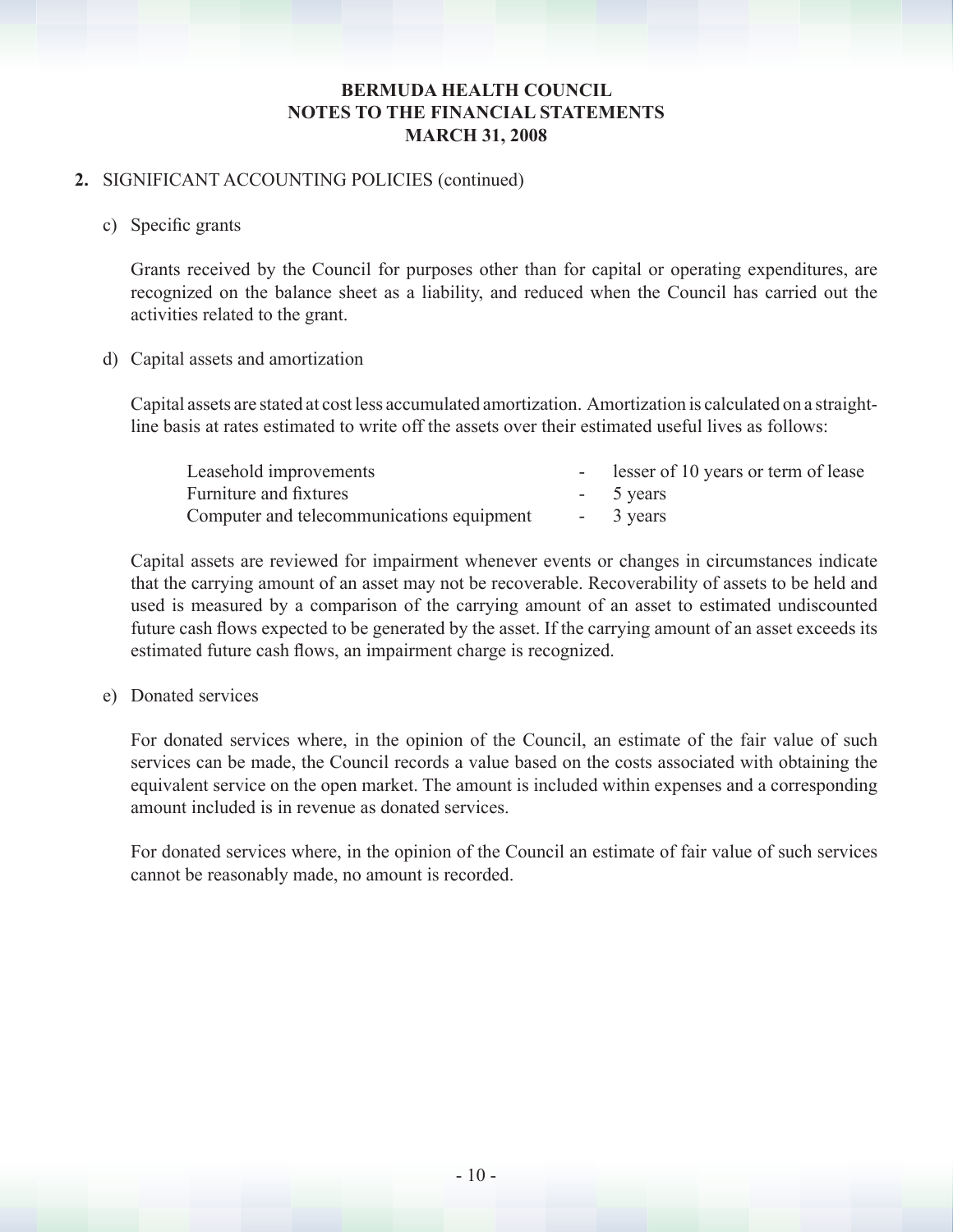# **2.** SIGNIFICANT ACCOUNTING POLICIES (continued)

f) Adoption of accounting standards

Effective April 1, 2007 the Council adopted the following new accounting standards issued by the Canadian Institute of Chartered Accountants (CICA) (which are promoted by the Institute of Chartered Accountants of Bermuda by signed agreement and therefore generally accepted in Bermuda):

Section 1506, Accounting Changes

Section 1506 requires that voluntary changes in accounting policies are made only if they result in the financial statements providing reliable and more relevant information. Additional disclosure is required when the Council has not yet applied a new primary source of GAAP that has been issued but is not yet effective, as well as when changes in accounting estimates and errors occur. The adoption of this revised standard had no material impact on the Council's financial statements for the year ended March 31, 2008.

Section 1530, Comprehensive Income

Section 1530 requires the presentation of a statement of comprehensive income and provides guidance for the reporting and display of other comprehensive income. Comprehensive income represents the change in equity of an enterprise during a period from transactions and other events arising from nonowner sources including gains and losses arising on translation of self-sustaining foreign operations, gains and losses from changes in fair value of available for sale financial assets and changes in fair value of the effective portion of cash flow hedging instruments.

The Council has not recognized any adjustments through other comprehensive income for the year ended March 31, 2008. Because the Council has no items related to other comprehensive income, comprehensive income is equivalent to net income.

Section 3855, Financial Instruments - Recognition and Measurement

Section 3855 prescribes the criteria for recognition and presentation of financial instruments on the balance sheet and the measurement of financial instruments according to prescribed classifications. Under this section, financial assets and liabilities are initial recorded at fair value. This section also addresses how financial instruments are measured subsequent to initial recognition and how the gains and losses are recognized. The adoption of this revised standard had no material impact on the Council's financial statements for the year ended March 31, 2008.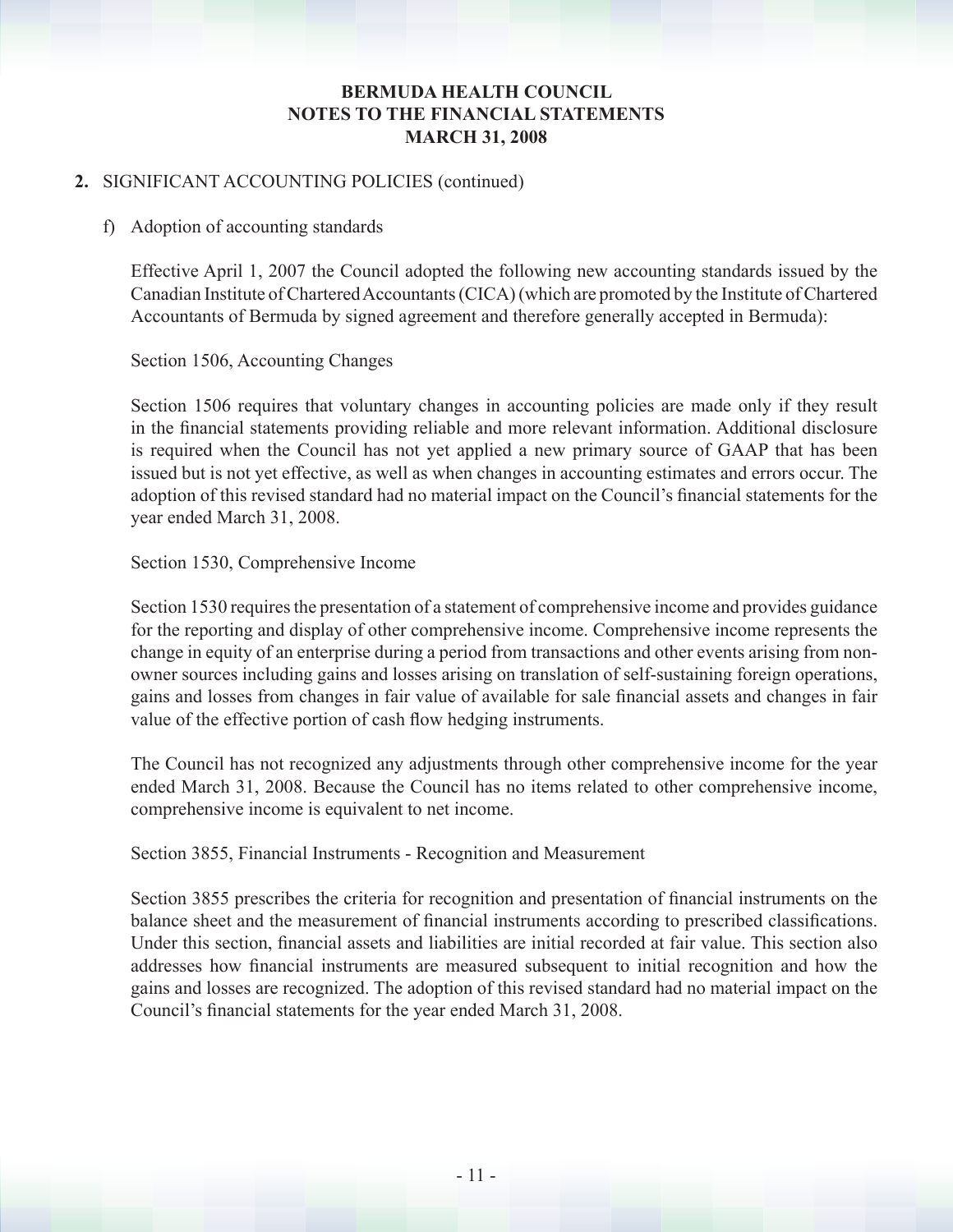# **2.** SIGNIFICANT ACCOUNTING POLICIES (continued)

#### g) Financial instruments

The Council's financial instruments consist of cash and cash equivalents, accounts payable, due to the Government of Bermuda and due to the Department of Social Insurance. It is management's opinion that the Council is not exposed to significant interest, currency or credit risk arising from these financial instruments. The fair value of these financial instruments approximates their carrying values due to their relative short-term nature.

Certain items such as prepaid expenses, other assets and deferred capital contributions are excluded from fair value disclosure, as they are not financial instruments.

## 3. ECONOMIC DEPENDENCE

The Council is economically dependent upon the financial assistance provided by the Government of Bermuda to fund its daily operations, cash flow, capital development and capital acquisitions.

## 4. CAPITAL ASSETS

|                                           | 2008    |                             |                   | 2007              |
|-------------------------------------------|---------|-----------------------------|-------------------|-------------------|
|                                           | Cost    | Accumulated<br>Amortization | Net Book<br>Value | Net Book<br>Value |
|                                           |         |                             |                   | S                 |
| Furniture and fixtures                    | 93,053  | 28,236                      | 64,817            | 36,298            |
| Computer and telecommunications equipment | 38,896  | 22,787                      | 16,109            | 10,403            |
| Leasehold improvements                    | 27,339  | 18,311                      | 9,028             | 18,056            |
|                                           | 159,288 | 69,334                      | 89,954            | 64,757            |

The cost and accumulated amortization of capital assets at March 31, 2007 were \$93,697 and \$28,940, respectively.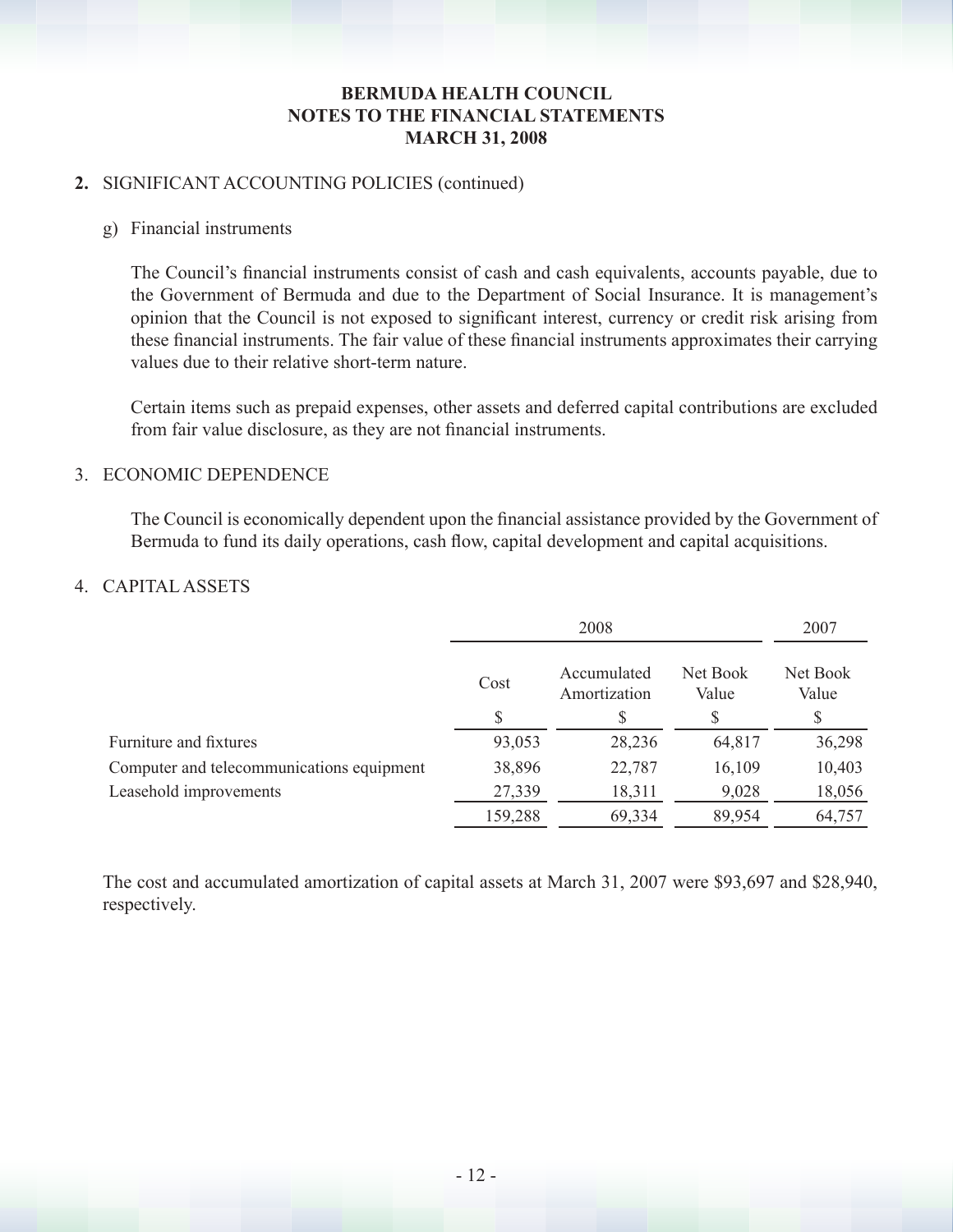# 5. DEFERRED CAPITAL CONTRIBUTIONS

Deferred capital contributions represent contributions made by the Government of Bermuda utilized for the acquisition of capital assets. The contributions are amortized to revenue on the same basis as the amortization expense of the acquired assets. The changes for the deferred capital contributions balance for the year are as follows:

|                                                      | 2008      | 2007     |
|------------------------------------------------------|-----------|----------|
|                                                      | \$        | \$       |
| Balance, beginning of year                           | 64,757    |          |
| Add: capital grant                                   |           | 50,000   |
| Add: transferred from operating grant (note $6(a)$ ) | 65,591    | 43,697   |
| Less: amount amortized to revenue                    | (40, 394) | (28,940) |
| Balance, end of period                               | 89,954    | 64,757   |

# 6. RELATED PART TRANSACTIONS

The Council is related in terms of common ownership to all Government of Bermuda departments and agencies. The Council enters into transactions with these entities in the normal course of business and such transactions are measured at the exchange amount which is the amount of consideration established and agreed by the related parties. The Council received the following grants from the Government of Bermuda:

a) Operating grant

The Government of Bermuda provided the Council with a grant of \$1,311,200 (2007 - \$2,200,824) during the year to cover the operations of the Council. \$65,591 (2007 - \$43,697) of this grant was utilized for capital acquisitions and has been recorded as deferred capital contributions.

b) Capital grant

During the period ended March 31, 2007, the Government of Bermuda provided the Council with a capital grant of \$50,000 (2008 - \$Nil). The entire grant was utilized for the acquisition of capital assets.

c) Specific grant

During the period ended March 31, 2007, the Government of Bermuda provided the Council with \$50,000 (2008 - \$Nil) specifically to provide assistance to the Department of Social Insurance in establishing their Washington Mall office. As at March 31, 2008, a total of \$28,698 (2007 - \$14,337) of these funds had been used.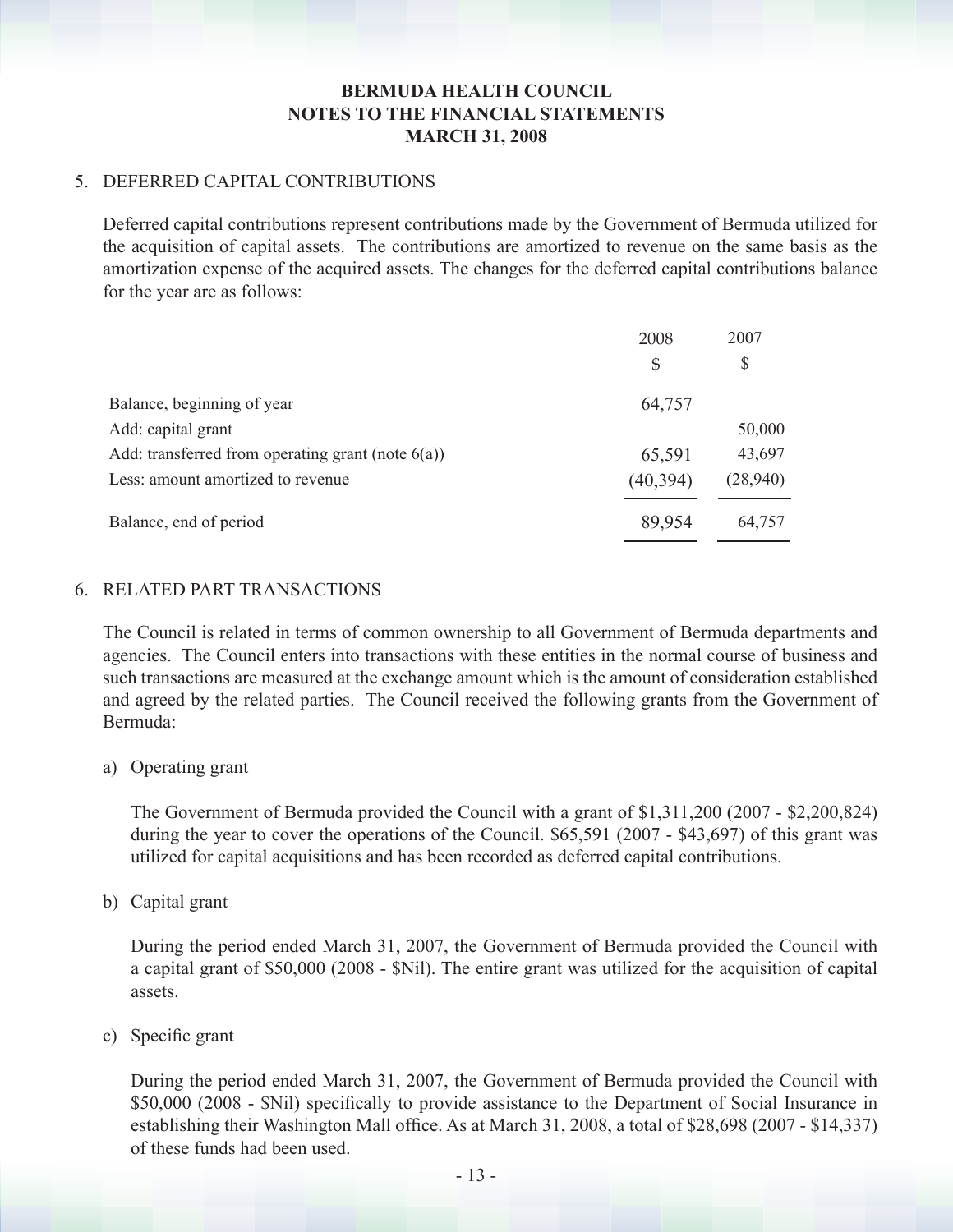## 6. RELATED PARTY TRANSCATIONS (continued)

c) Specific grant (continued)

The Government of Bermuda also provided the contribution of staffing resources, recorded as donated services, in the amount of \$39,000 (2007 - \$70,642).

The amount due to the Government of Bermuda represents year-end accruals for payroll tax and social insurance.

During the year the Council paid members of the board fees in accordance with the Government Authorities (Fees) Act 1971. Total fees were \$42,150 (2007 - \$22,825), of which \$750 (2007 - \$1,650) was unpaid as at March 31, 2008, and is included in accounts payable and accrued liabilities.

## **7.** PENSION EXPENSE

It is anticipated that the Council's employees will participate in a defined contribution plan that is to be established in July 2008. Under the plan, the Council will contribute 6% of each eligible member's salary to the plan. During the period ended March 31, 2008 the Council expensed contributions of \$31,207 (2007 - \$12,034) equating to the service cost for the period and which is included in salaries and employee benefits and accounts payable and accrued liabilities, respectively.

# **8.** FINANCIAL VALUE OF FINANCIAL INSTRUMENTS

The Council's financial instruments consist of cash and cash equivalents, other assets and liabilities. It is management's opinion that the Council is not exposed to significant interest, currency or credit risk arising from these financial instruments.

The following methods and assumptions were used by the Council in estimating fair value disclosures for financial instruments:

*Cash and cash equivalents*: The carrying amounts reported in the statement of financial position for these financial instruments approximate their fair values.

*Other assets and liabilities*: The fair value of other assets, accounts payable and accrued liabilities, due to the Government of Bermuda and due to the Department of Social Insurance approximates their carrying value due to their relative short-term nature.

The estimates of fair values presented herein are subjective in nature and are not necessarily indicative of the amounts that the Council would actually realize in a current market exchange. However, any differences would not be expected to be material. Certain items such as prepaid expenses, capital assets and deferred capital contributions are excluded from fair value disclosure, as they are not financial instruments. Thus the total fair value amounts cannot be aggregated to determine the underlying economic value of the Council.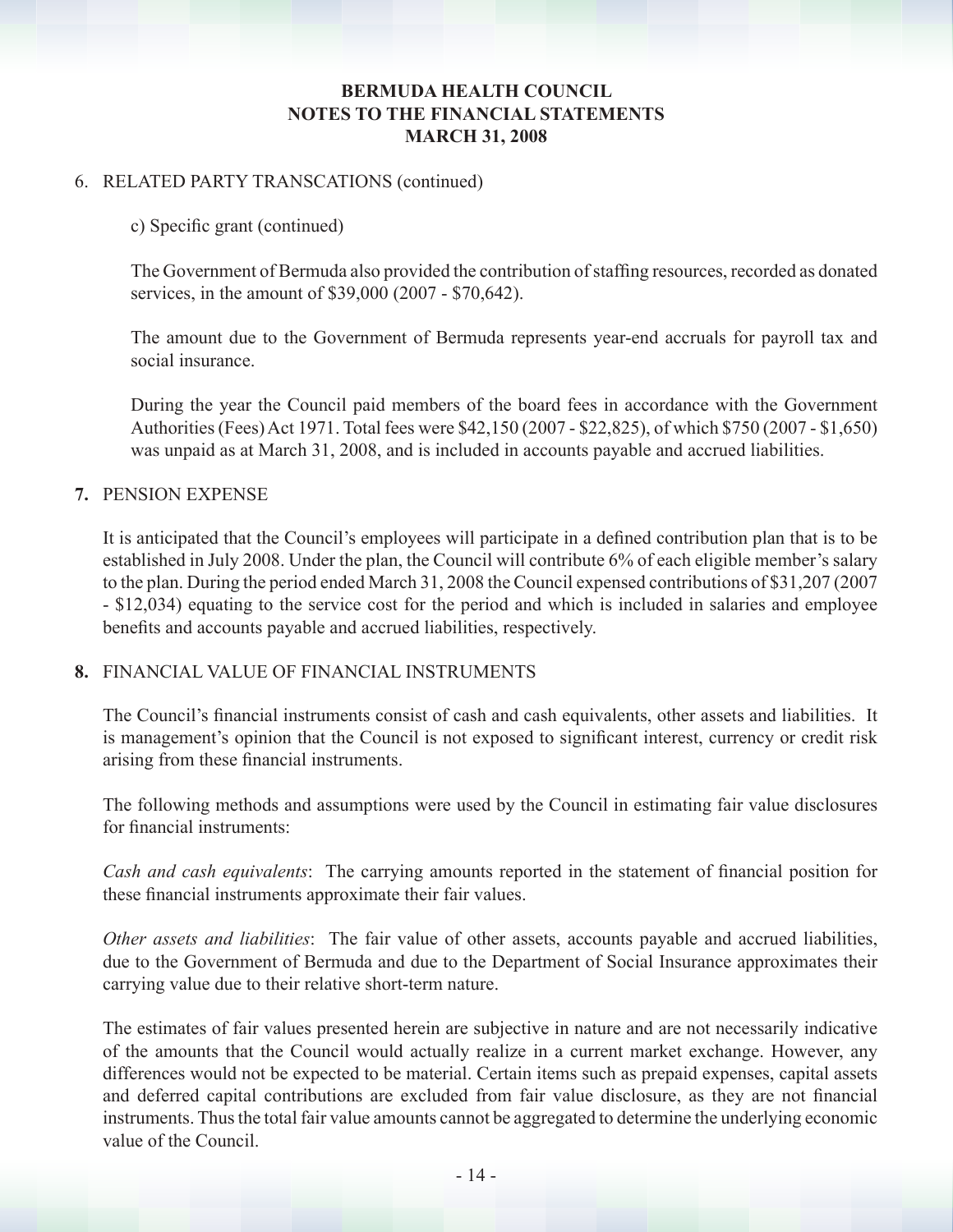## 9. COMMITMENTS

The Council has entered into an operating lease agreement for office premises which expires on March 27, 2009. The future minimum lease payments under this lease agreement is \$200,204.

## 10. FUTURE ACCOUNTING POLICY CHANGES

Section 3862: Financial Instruments - Disclosure and Section 3863: Financial Instruments - Presentation

As of October 1, 2007, Section 3861: "Financial Instruments - Disclosure and Presentation" was replaced by two new standards, Section 3862: "Financial Instruments - Disclosures" and Section 3863: "Financial Instruments - Presentation" which enhance the ability of users of financial statements to evaluate the significance of financial instruments to an entity, related exposure and the management of these risks.

Section 1535: Capital Disclosures

In December 2006, the Canadian Institute of Chartered Accountants published Section 1535, "Capital Disclosures". The new section establishes standards for disclosing information about an entity's capital and how it is managed. This new standard is effective for fiscal years beginning on or after October 1, 2007.

Section 1400: General Standards of Financial Statement Presentation

In June 2007, the Canadian Institute of Chartered Accountants modified Section 1400, "General Standards of Financial Statement Presentation", in order to require that management make an assessment of the Council's ability to continue as a going concern over a period which is at least, but is not limited to, twelve months from the year end presented. These new requirements are effective for fiscal years beginning on or after January 1, 2008.

These changes in accounting policies, which will be adopted effective April 1, 2008, are not expected to have a material effect on the Council's financial position or results of operations but will require additional disclosures in the financial statements.